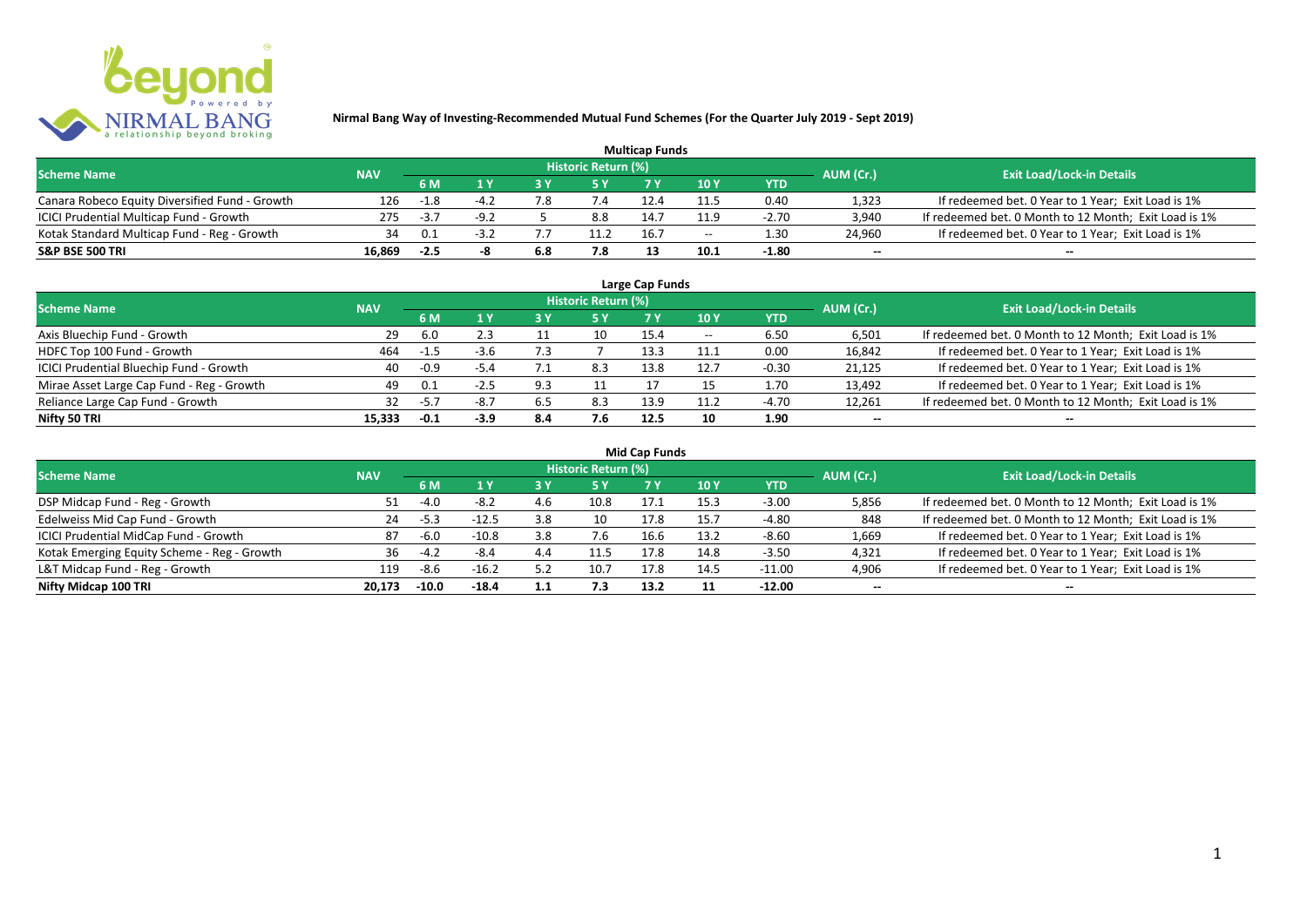

| Large & Midcap                                   |            |        |         |     |                     |      |      |         |           |                                                    |  |  |
|--------------------------------------------------|------------|--------|---------|-----|---------------------|------|------|---------|-----------|----------------------------------------------------|--|--|
| <b>Scheme Name</b>                               | <b>NAV</b> |        |         |     | Historic Return (%) |      |      |         | AUM (Cr.) | <b>Exit Load/Lock-in Details</b>                   |  |  |
|                                                  |            | 6 M    |         |     |                     |      | 10Y  | YTD     |           |                                                    |  |  |
| Canara Robeco Emerging Equities - Growth         | 86         | -5.4   |         |     | 12.2                | 20.4 | 18.2 | $-3.50$ | 4,669     | If redeemed bet. 0 Year to 1 Year; Exit Load is 1% |  |  |
| Invesco India Growth Opportunities Fund - Growth |            | $-0.9$ |         |     | 10                  |      |      | $-0.20$ | 1,560     | If redeemed bet. 0 Year to 1 Year; Exit Load is 1% |  |  |
| NIFTY Large Midcap 250 TRI                       | 6.677      | -4.3   | $-10.7$ | 6.3 |                     | 14.7 |      | -4.60   | $-$       | $- -$                                              |  |  |

| <b>Focused Funds</b>             |            |        |        |      |                     |  |       |                   |                          |                                                       |  |  |
|----------------------------------|------------|--------|--------|------|---------------------|--|-------|-------------------|--------------------------|-------------------------------------------------------|--|--|
| <b>Scheme Name</b>               | <b>NAV</b> |        |        |      | Historic Return (%) |  |       |                   | AUM (Cr.)                | <b>Exit Load/Lock-in Details</b>                      |  |  |
|                                  |            | 6 M    |        |      | <b>EV</b>           |  | 10 Y  | <b>YTD</b>        |                          |                                                       |  |  |
| Axis Focused 25 Fund - Growth    |            |        |        | 10.1 | 11.8                |  | $- -$ | 1.30 <sub>1</sub> | 7.785                    | If redeemed bet. 0 Month to 12 Month; Exit Load is 1% |  |  |
| SBI Focused Equity Fund - Growth | 136        | 2.0    | $-2.2$ | 8.8  |                     |  |       | 2.80              | 4.984                    | If redeemed bet. 0 Year to 1 Year; Exit Load is 1%    |  |  |
| S&P BSE 500 TRI                  | 16.869     | $-2.5$ |        |      |                     |  | 10.1  | -1.80             | $\overline{\phantom{a}}$ | $- -$                                                 |  |  |

|                                                |            |             |         |                     |      | <b>Small Cap Funds</b> |                                       |            |                          |                                                    |
|------------------------------------------------|------------|-------------|---------|---------------------|------|------------------------|---------------------------------------|------------|--------------------------|----------------------------------------------------|
| <b>Scheme Name</b>                             | <b>NAV</b> |             |         | Historic Return (%) |      |                        |                                       |            | AUM (Cr.)                | <b>Exit Load/Lock-in Details</b>                   |
|                                                |            | 6 M         |         |                     |      |                        | 10 Y                                  | <b>YTD</b> |                          |                                                    |
| Franklin India Smaller Companies Fund - Growth | 47         | $-10.5$     | $-17.5$ | $-0.6$              |      | 18.6                   | 15.7                                  | $-10.20$   | 6,729                    | If redeemed bet. 0 Year to 1 Year; Exit Load is 1% |
| HDFC Small Cap Fund - Growth                   | 37         | $-12.8$     | $-18.5$ |                     | 10   |                        |                                       | -12.30     | 8,209                    | If redeemed bet. 0 Year to 1 Year; Exit Load is 1% |
| L&T Emerging Businesses Fund - Reg - Growth    |            | $22 - 11.5$ | $-20.4$ |                     | 11.1 | $-$                    | $\hspace{0.05cm}$ – $\hspace{0.05cm}$ | $-13.30$   | 5,639                    | If redeemed bet. 0 Year to 1 Year; Exit Load is 1% |
| Nifty Smallcap 100 TRI                         | 6.668      | $-14.0$     | $-26.4$ | $-3.4$              | 2.3  | 9.1                    |                                       | -14.90     | $\overline{\phantom{a}}$ | $-$                                                |

| ELSS Schemes (Tax Saving u/s 80-C)            |            |           |         |                     |           |            |                                       |            |                          |                                  |  |  |
|-----------------------------------------------|------------|-----------|---------|---------------------|-----------|------------|---------------------------------------|------------|--------------------------|----------------------------------|--|--|
| <b>Scheme Name</b>                            | <b>NAV</b> |           |         | Historic Return (%) |           |            |                                       |            | AUM (Cr.)                | <b>Exit Load/Lock-in Details</b> |  |  |
|                                               |            | <b>6M</b> | 1 Y     | 3 Y                 | <b>5Y</b> | <b>7 Y</b> | 10 Y                                  | <b>YTD</b> |                          |                                  |  |  |
| Aditya Birla Sun Life Tax Relief 96 - Growth  | 29         | -6.2      | $-13.3$ | 5.8                 | 10.2      | 16         | 11.8                                  | $-6.80$    | 8,416                    | Nil                              |  |  |
| Axis Long Term Equity Fund - Growth           | 44         | 3.4       | $-4.1$  |                     | 11.1      | 18.7       | $\hspace{0.05cm}$ – $\hspace{0.05cm}$ | 2.00       | 18,953                   | Nil                              |  |  |
| IDFC Tax Advantage (ELSS) Fund - Reg - Growth | 51         | -6.4      | $-13.2$ |                     | 8.5       | 14.7       | 12.7                                  | $-6.10$    | 1,877                    | Nil                              |  |  |
| Invesco India Tax Plan - Growth               | 48         | $-2.1$    | $-9.1$  | 6.3                 | 9.4       | 15.5       | 13.7                                  | $-2.00$    | 837                      | Nil                              |  |  |
| Mirae Asset Tax Saver Fund - Reg - Growth     | 17         | 0.5       | $-2.1$  | 11.9                | $- -$     | $- -$      | $\hspace{0.05cm}$ – $\hspace{0.05cm}$ | 1.80       | 2,208                    | Nil                              |  |  |
| S&P BSE 200 TRI                               | 5,468      | $-1.4$    | -6.4    | 7.4                 | 8.1       | 13.2       | 10.3                                  | $-0.70$    | $\overline{\phantom{a}}$ | $\overline{\phantom{a}}$         |  |  |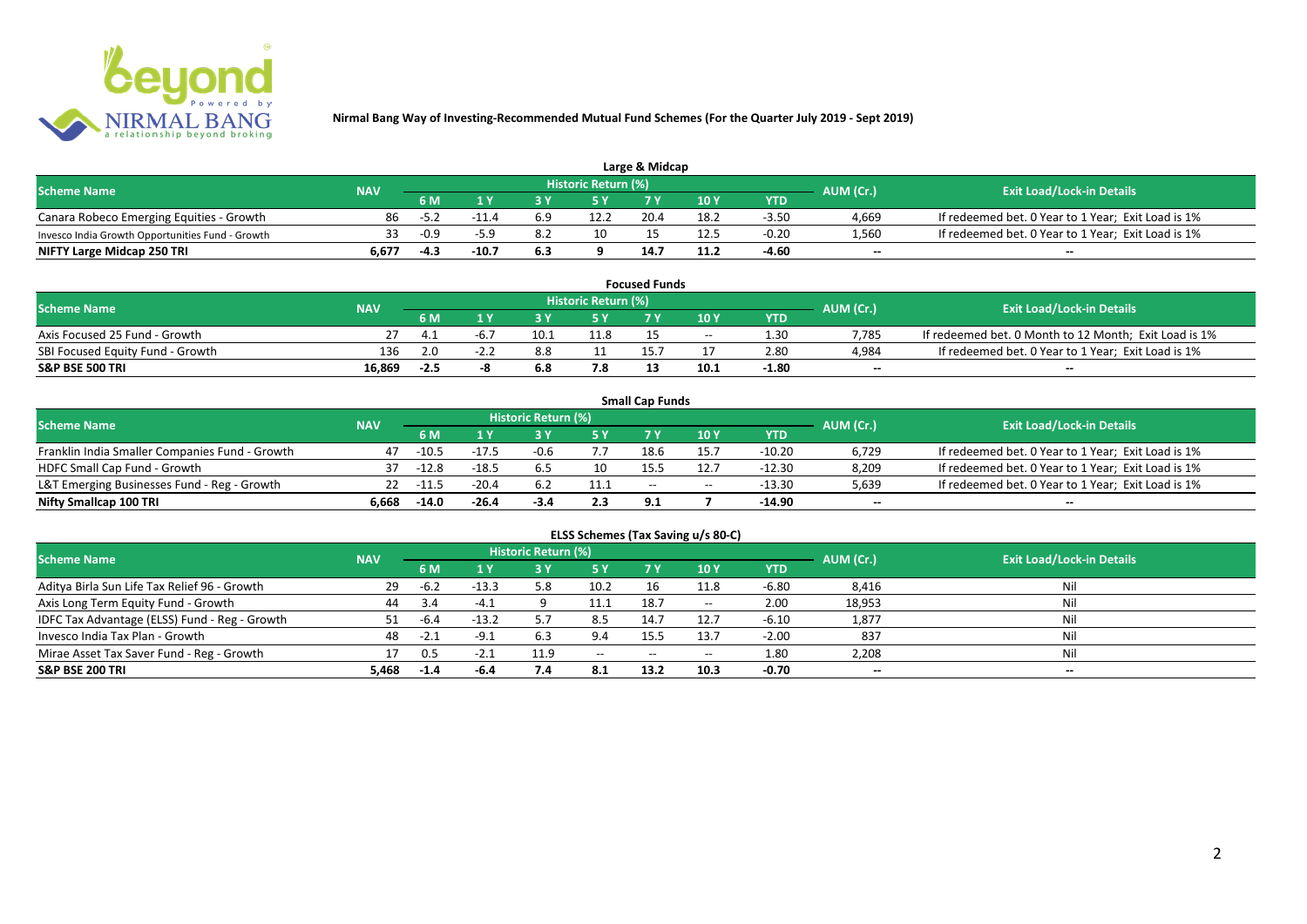

| <b>Contra/Value Fund</b>                  |            |        |        |                     |      |      |      |         |                          |                                                    |  |  |
|-------------------------------------------|------------|--------|--------|---------------------|------|------|------|---------|--------------------------|----------------------------------------------------|--|--|
| <b>Scheme Name</b>                        | <b>NAV</b> |        |        | Historic Return (%) |      |      |      |         | AUM (Cr.)                | <b>Exit Load/Lock-in Details</b>                   |  |  |
|                                           |            | 6 M    |        |                     |      |      | 10 Y | YTD     |                          |                                                    |  |  |
| Kotak India EQ Contra Fund - Reg - Growth | 50         | -1.1   |        |                     | 8.9  | 13.8 |      | 0.00    | 811                      | If redeemed bet. 0 Year to 1 Year; Exit Load is 1% |  |  |
| Invesco India Contra Fund - Growth        | 45         | $-3.5$ | -9.7   |                     | 10.6 |      |      | $-3.10$ | 3.880                    | If redeemed bet. 0 Year to 1 Year; Exit Load is 1% |  |  |
| UTI Value Opportunities Fund - Growth     | 58.        | $-2.2$ | $-8.6$ |                     | 4.7  | 10.6 | 10.4 | $-1.20$ | 4,211                    | If redeemed bet. 0 Year to 1 Year; Exit Load is 1% |  |  |
| <b>S&amp;P BSE 500 TRI</b>                | 16.869     | $-2.5$ |        | 6.8                 | 7.8  |      | 10.1 | $-1.80$ | $\overline{\phantom{a}}$ | $\overline{\phantom{a}}$                           |  |  |

|                                                                           |            |        |         |                     |           | Sector/Thematic |                   |            |                          |                                                    |
|---------------------------------------------------------------------------|------------|--------|---------|---------------------|-----------|-----------------|-------------------|------------|--------------------------|----------------------------------------------------|
| <b>Scheme Name</b>                                                        | <b>NAV</b> |        |         | Historic Return (%) |           |                 |                   |            | AUM (Cr.)                | <b>Exit Load/Lock-in Details</b>                   |
|                                                                           |            | 6 M    | 1 Y     |                     | <b>5Y</b> | <b>7Y</b>       | 10Y               | <b>YTD</b> |                          |                                                    |
| Canara Robeco Consumer Trends Fund - Reg - Growth                         | 37         | $-0.9$ | -3      | 7.8                 | 12        | 15.9            | $- -$             | $-1.10$    | 329                      | If redeemed bet. 0 Year to 1 Year; Exit Load is 1% |
| Mirae Asset Great Consumer Fund - Growth                                  | 33         | $-2.9$ | $-5.8$  | 10                  |           | 15.9            | $\hspace{0.05cm}$ | -4.50      | 766                      | If redeemed bet. 0 Year to 1 Year; Exit Load is 1% |
| ICICI Prudential Technology Fund - Growth                                 | 61         | 2.3    |         | 16.3                | 10        | 18              | 17.8              | 8.30       | 441                      | If redeemed bet. 0 Day to 15 Day; Exit Load is 1%  |
| Reliance Pharma Fund - Growth                                             | 143        | $-4.7$ | $-12.7$ | $-0.3$              | 4.6       | 12.2            | 15.9              | $-4.10$    | 2,344                    | If redeemed bet. 0 Year to 1 Year; Exit Load is 1% |
| ICICI Prudential Banking and Financial Services Fund -<br>Retail - Growth | 60         | $-1.7$ | $-3.1$  | 8.9                 | 13.7      | 19.2            | 16.8              | $-1.00$    | 3.185                    | If redeemed bet. 0 Day to 15 Day; Exit Load is 1%  |
| Reliance Banking Fund - Growth                                            | 251        | $-4.5$ | $-11$   | 6.4                 | 10.3      | 15.6            | 14.4              | $-5.10$    | 2,924                    | If redeemed bet. 0 Year to 1 Year; Exit Load is 1% |
| <b>S&amp;P BSE 500 TRI</b>                                                | 16.869     | $-2.5$ | -8      | 6.8                 | 7.8       | 13              | 10.1              | $-1.80$    | $\overline{\phantom{a}}$ | $- -$                                              |

|                                                            |            |        |        |                            |                                       |                          | <b>Dynamic Asset Allocation Funds</b> |            |                          |                                                         |
|------------------------------------------------------------|------------|--------|--------|----------------------------|---------------------------------------|--------------------------|---------------------------------------|------------|--------------------------|---------------------------------------------------------|
| <b>Scheme Name</b>                                         | <b>NAV</b> |        |        | <b>Historic Return (%)</b> |                                       |                          |                                       |            | AUM (Cr.)                | <b>Exit Load/Lock-in Details</b>                        |
|                                                            |            | 6 M    | 1 Y    | 3 Y                        | 5 Y                                   |                          | 10 Y                                  | <b>YTD</b> |                          |                                                         |
| ICICI Prudential Balanced Advantage Fund - Reg -<br>Growth | 35         | 2.0    | 3.1    | 6.6                        | 8.4                                   | 12.7                     |                                       | 2.40       | 27.798                   | If redeemed bet. 0 Year to 1 Year; Exit Load is 1%      |
| Invesco India Dynamic Equity Fund - Growth                 | 28         |        | $-2.3$ |                            | 7.4                                   | 12.7                     | 10.8                                  | 2.40       | 924                      | If redeemed bet. 0 Month to 3 Month; Exit Load is 0.25% |
| Reliance Balanced Advantage Fund - Growth                  | 89         | 1.0    |        |                            |                                       |                          | 10.9                                  | 2.50       | 2,195                    | If redeemed bet. 0 Month to 12 Month; Exit Load is 1%   |
| SBI Dynamic Asset Allocation Fund - Reg - Growth           |            | $-0.3$ | $-1.7$ | 5.7                        | $\hspace{0.05cm}$ – $\hspace{0.05cm}$ | $\hspace{0.05cm} \ldots$ | $- -$                                 | 0.30       | 684                      | If redeemed bet. 0 Month to 12 Month; Exit Load is 1%   |
| NIFTY 50 Hybrid Composite Debt 65:35 Index                 | 9,791      | 2.9    | 2.3    | 8.3                        | 8.3                                   | 11.4                     | 9.8                                   | 4.40       | $\overline{\phantom{a}}$ | $- -$                                                   |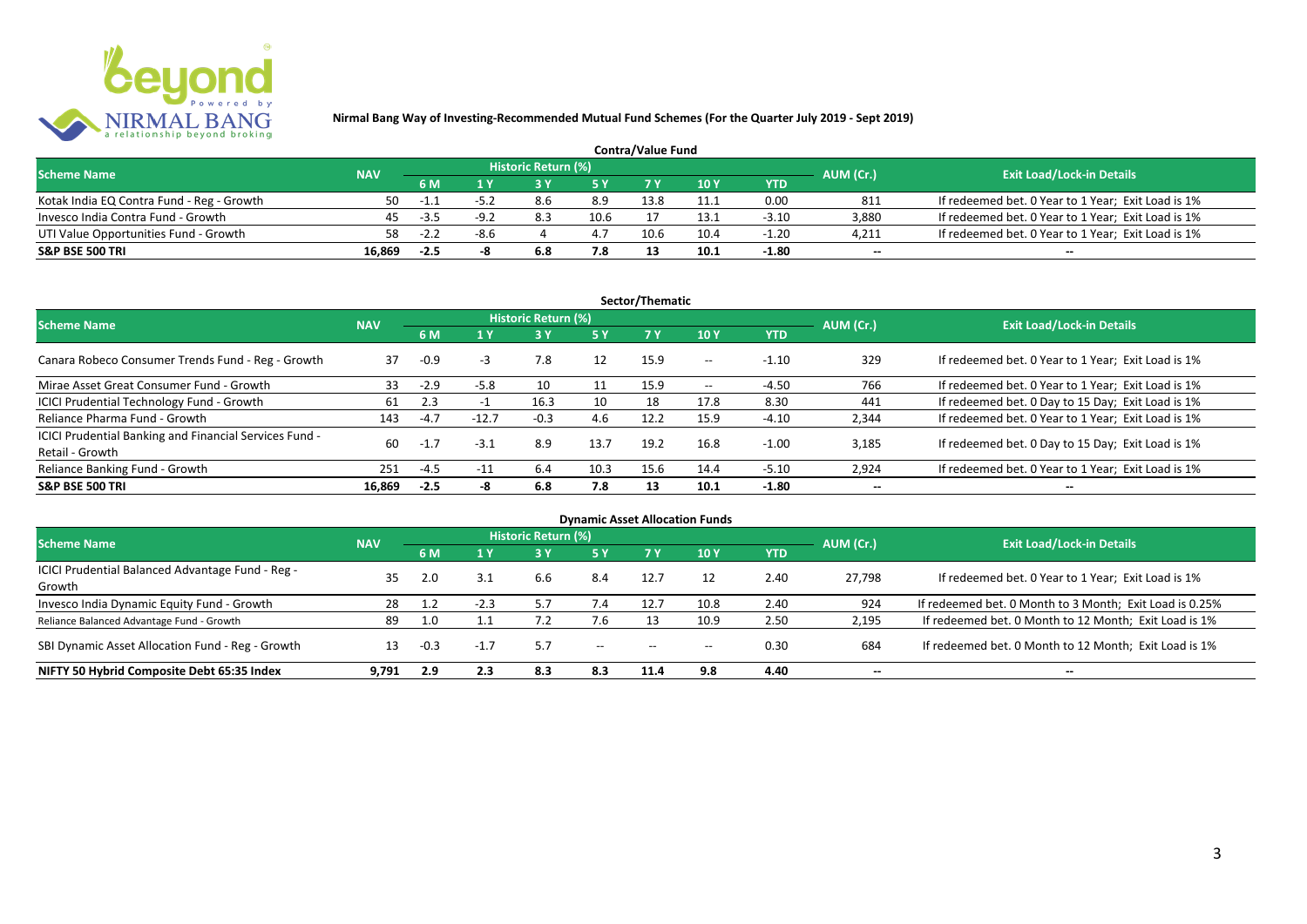

|                                                 |            |        |        |                            |           | <b>Hybrid Aggressive</b> |             |            |                          |                                                       |
|-------------------------------------------------|------------|--------|--------|----------------------------|-----------|--------------------------|-------------|------------|--------------------------|-------------------------------------------------------|
| <b>Scheme Name</b>                              | <b>NAV</b> |        |        | <b>Historic Return (%)</b> |           |                          |             |            | AUM (Cr.)                | <b>Exit Load/Lock-in Details</b>                      |
|                                                 |            | 6 M    | 1 Y    |                            | <b>5Y</b> | 7 Y                      | <b>10 Y</b> | <b>YTD</b> |                          |                                                       |
| HDFC Hybrid Equity Fund - Growth                | 52         | 0.0    | $-1.6$ | 3.8                        | 4.5       | 10.8                     | 9.1         | 0.90       | 20,696                   | If redeemed bet. 0 Year to 1 Year; Exit Load is 1%    |
| ICICI Prudential Equity & Debt Fund - Growth    | 129        | $-0.7$ | $-2.5$ | 6.8                        | 9.2       | 14.6                     | 13.5        | 0.30       | 24,313                   | If redeemed bet. 0 Year to 1 Year; Exit Load is 1%    |
| Mirae Asset Hybrid - Equity Fund - Reg - Growth | 14         |        | 0.6    | 8.4                        | $--$      | $- -$                    | $-$         | 2.80       | 2,297                    | If redeemed bet. 0 Year to 1 Year; Exit Load is 1%    |
| SBI Equity Hybrid Fund - Growth                 | 134        | 3.8    | 2.8    | 8.1                        | 10        | 15.3                     | 11.8        | 4.30       | 29,408                   | If redeemed bet. 0 Month to 12 Month; Exit Load is 1% |
| Canara Robeco Equity Hybrid Fund - Growth       | 153        | 0.3    | $-0.6$ | 6.7                        |           |                          |             | 1.90       | 2,341                    | If redeemed bet. 0 Year to 1 Year; Exit Load is 1%    |
| NIFTY 50 Hybrid Composite Debt 65:35 Index      | 9.791      | 2.9    | 2.3    | 8.3                        | 8.3       | 11.4                     | 9.8         | 4.40       | $\overline{\phantom{a}}$ | $\overline{\phantom{a}}$                              |

| <b>Arbitrage Fund</b>                      |            |     |     |                            |     |  |  |            |           |                                                         |  |  |
|--------------------------------------------|------------|-----|-----|----------------------------|-----|--|--|------------|-----------|---------------------------------------------------------|--|--|
| <b>Scheme Name</b>                         | <b>NAV</b> |     |     | <b>Historic Return (%)</b> |     |  |  |            | AUM (Cr.) | <b>Exit Load/Lock-in Details</b>                        |  |  |
|                                            |            | 1 M |     | 5 M                        |     |  |  | <b>YTD</b> |           |                                                         |  |  |
| IDFC Arbitrage Fund - Reg - Growth         | 24         |     | 6.3 |                            | 6.8 |  |  | 6.80       | 9.198     | If redeemed bet. 0 Month to 1 Month; Exit Load is 0.25% |  |  |
| Kotak Equity Arbitrage Fund - Reg - Growth |            | 6.0 |     | 6.9                        | 6.6 |  |  | 6.50       | 14.527    | If redeemed bet. 0 Day to 30 Day; Exit Load is 0.25%    |  |  |
| Reliance Arbitrage Fund - Growth           | 20         |     |     | 6.8                        | 6.8 |  |  | 6.70       | 8,904     | If redeemed bet. 0 Month to 1 Month; Exit Load is 0.25% |  |  |

|                                          |            |            |              |                     |        | <b>Equity Saver</b>                   |                          |        |                          |                                                       |
|------------------------------------------|------------|------------|--------------|---------------------|--------|---------------------------------------|--------------------------|--------|--------------------------|-------------------------------------------------------|
| <b>Scheme Name</b>                       | <b>NAV</b> |            |              | Historic Return (%) |        |                                       |                          |        | AUM (Cr.)                | <b>Exit Load/Lock-in Details</b>                      |
|                                          |            | <b>6 M</b> |              |                     |        |                                       | 10 Y                     | YTD    |                          |                                                       |
| Axis Equity Saver Fund - Reg - Growth    |            |            |              |                     | $- -$  | $- -$                                 | $\overline{\phantom{a}}$ | 3.20   | 753                      | If redeemed bet. 0 Month to 12 Month; Exit Load is 1% |
| HDFC Equity Savings Fund - Growth        | 36         |            |              |                     |        | 8.8                                   |                          | 2.20   | 4,910                    | If redeemed bet. 0 Year to 1 Year; Exit Load is 1%    |
| Kotak Equity Savings Fund - Reg - Growth | 14.        |            |              | 6.5                 | $- -$  | $\hspace{0.05cm}$ – $\hspace{0.05cm}$ | --                       | 2.40   | 2,003                    | If redeemed bet. 0 Year to 1 Year; Exit Load is 1%    |
| CRISIL Hybrid 50+50 - Moderate Index*    | $- -$      | $-$        | $\mathbf{m}$ | $- -$               | $\sim$ | $- -$                                 | $- -$                    | $\sim$ | $\overline{\phantom{a}}$ | $\overline{\phantom{a}}$                              |

| <b>Liquid Funds</b>                       |            |     |     |                     |      |       |            |                          |                          |                                  |  |  |
|-------------------------------------------|------------|-----|-----|---------------------|------|-------|------------|--------------------------|--------------------------|----------------------------------|--|--|
| <b>Scheme Name</b>                        | <b>NAV</b> |     |     | Historic Return (%) |      |       | <b>YTM</b> | Avg                      | AUM (Cr.)                | <b>Exit Load/Lock-in Details</b> |  |  |
|                                           |            | 1 W | 2 W | 1 M                 | 3 M  | 1Y    |            | <b>Maturity</b>          |                          |                                  |  |  |
| Axis Liquid Fund - Growth                 | 2,126      | 5.8 | 5.7 |                     | 6.4  |       | 6.01       | 0.09                     | 30,115                   | Nil                              |  |  |
| IDFC Cash Fund - Reg - Growth             | 2,322      | 5.5 |     |                     | -6.1 |       | 5.89       | $\overline{\phantom{a}}$ | 12,065                   | Nil                              |  |  |
| Kotak Liquid Scheme - Reg - Growth        | 3,882      | 5.7 | 5.6 |                     | 6.2  |       | 5.96       | 0.08                     | 29,444                   | Nil                              |  |  |
| Mirae Asset Cash Management Fund - Growth | 2,007      | 5.6 | 56  |                     | 6.3  |       | 5.95       | 0.08                     | 3,463                    | Nil                              |  |  |
| <b>CRISIL Liquid Fund Index</b>           | $- -$      | 6.2 |     | 6.1                 | 6.5  | $- -$ | $- -$      | $- -$                    | $\overline{\phantom{a}}$ | $- -$                            |  |  |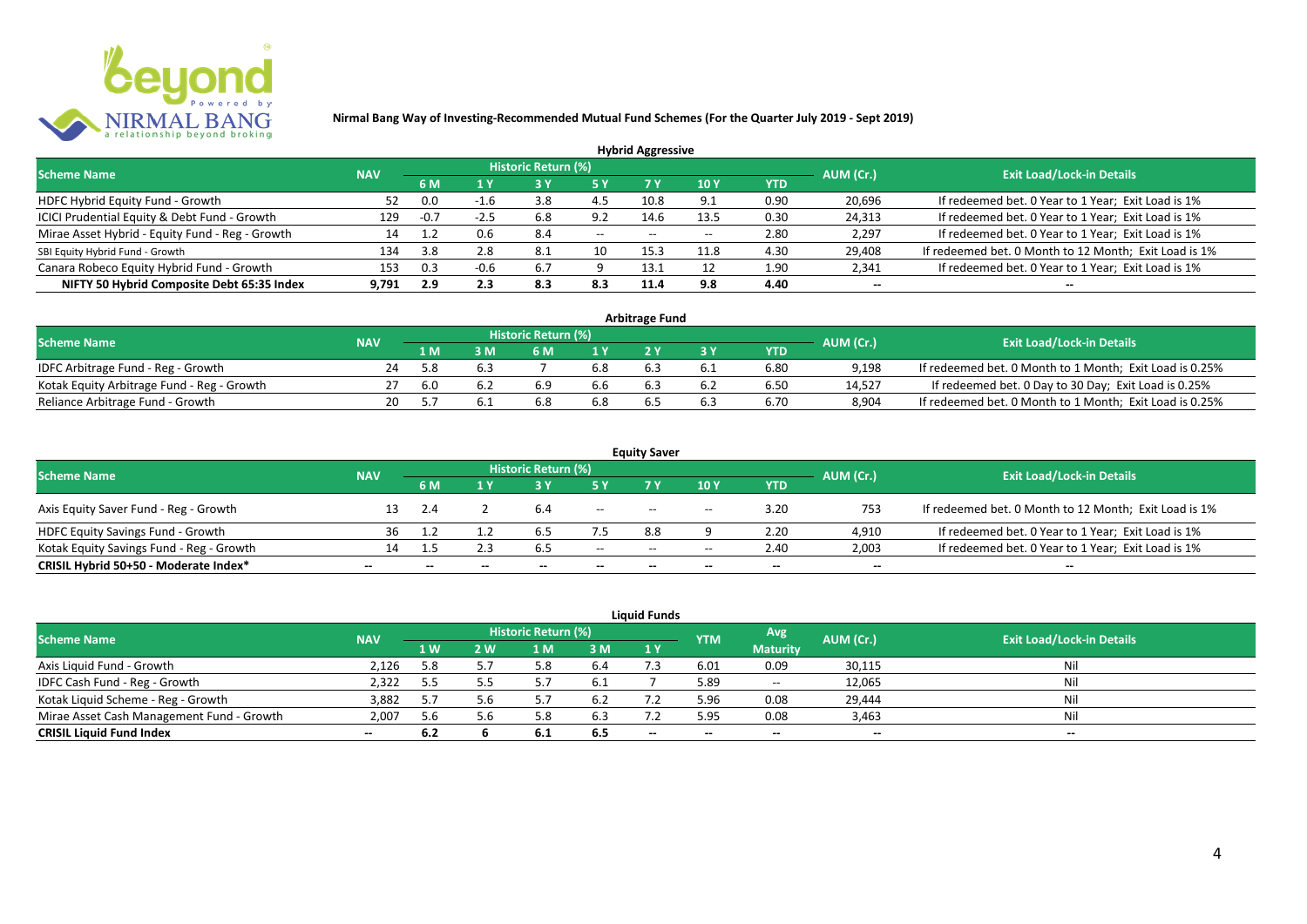

| <b>Ultra Short Fund</b>                       |            |       |     |                     |       |                          |            |                 |                          |                                  |  |  |
|-----------------------------------------------|------------|-------|-----|---------------------|-------|--------------------------|------------|-----------------|--------------------------|----------------------------------|--|--|
| <b>Scheme Name</b>                            | <b>NAV</b> |       |     | Historic Return (%) |       |                          | <b>YTM</b> | Avg             | AUM (Cr.)                | <b>Exit Load/Lock-in Details</b> |  |  |
|                                               |            | 1 M . | 3 M | 6 M                 |       |                          |            | <b>Maturity</b> |                          |                                  |  |  |
| HDFC Ultra Short Term Fund - Reg - Growth     |            | 7.8   |     | 8.5                 | $- -$ | $- -$                    | 6.82       | $- -$           | 8,309                    | Nil                              |  |  |
| IDFC Ultra Short Term Fund - Reg - Growth     |            | 8.2   |     | 8.7                 | 8.7   | $\hspace{0.05cm} \ldots$ | 6.61       | $-$             | 3,668                    | Nil                              |  |  |
| SBI Magnum Ultra Short Duration Fund - Growth | 4.293      | 8.2   | 8 J |                     | 8.6   |                          | 6.94       | 0.46            | 8.447                    | Nil                              |  |  |
| <b>NIFTY Ultra Short Duration Debt Index</b>  | 3,917      | 7.2   | 7.9 | 8.3                 | 8.5   |                          | $-$        | $-$             | $\overline{\phantom{a}}$ | $\overline{\phantom{a}}$         |  |  |

| <b>Money Market Fund</b>                                   |            |     |     |                            |                          |     |            |                 |                          |                                  |  |  |
|------------------------------------------------------------|------------|-----|-----|----------------------------|--------------------------|-----|------------|-----------------|--------------------------|----------------------------------|--|--|
| <b>Scheme Name</b>                                         | <b>NAV</b> |     |     | <b>Historic Return (%)</b> |                          |     | <b>YTM</b> | Avg             | AUM (Cr.)                | <b>Exit Load/Lock-in Details</b> |  |  |
|                                                            |            | 1 M | 3M  | 6 M                        | 1Y                       | 3Y  |            | <b>Maturity</b> |                          |                                  |  |  |
| Aditya Birla Sun Life Money Manager Fund - Reg -<br>Growth | 260        | 8.2 | 8.6 | 8.9                        | 8.8                      | 7.6 | 6.55       | 0.52            | 11,755                   | Nil                              |  |  |
| ICICI Prudential Money Market Fund - Reg - Growth          | 268        | 8.0 | 8.2 | 8.6                        | 8.5                      | 7.4 | 6.39       | 0.39            | 9,064                    | Nil                              |  |  |
| Reliance Money Market Fund - Growth                        | 2,927      | 7.8 | 8.3 | 8.7                        | 8.7                      |     | 6.54       | 0.42            | 3,320                    | Nil                              |  |  |
| UTI Money Market Fund - Reg - Growth                       | 2,176      | 8.0 | 8.3 | 8.7                        | 8.6                      | 7.5 | 6.61       | 0.50            | 6,472                    | Nil                              |  |  |
| <b>CRISIL Liquid Fund Index</b>                            | $-$        | 6.1 | 6.5 | $\overline{\phantom{a}}$   | $\overline{\phantom{a}}$ | --  | $- -$      | $\sim$          | $\overline{\phantom{a}}$ | $\overline{\phantom{a}}$         |  |  |

| Short Term Fund                                 |            |      |      |                     |      |  |            |                          |           |                                  |  |  |
|-------------------------------------------------|------------|------|------|---------------------|------|--|------------|--------------------------|-----------|----------------------------------|--|--|
| <b>Scheme Name</b>                              | <b>NAV</b> |      |      | Historic Return (%) |      |  | <b>YTM</b> | <b>Avg</b>               | AUM (Cr.) | <b>Exit Load/Lock-in Details</b> |  |  |
|                                                 |            | 1 M  | RМ   | 6 M                 | 1 V  |  |            | <b>Maturity</b>          |           |                                  |  |  |
| HDFC Short Term Debt Fund - Growth              |            | 10.4 | 10.9 | 10.9                | 10   |  |            | $\overline{\phantom{a}}$ | 8,488     | Nil                              |  |  |
| IDFC Bond Fund - Short Term Plan - Reg - Growth | 40         | 10.9 | 10.8 | 11.2                | 10.6 |  | .25        | $\overline{\phantom{a}}$ | 9,643     | Nil                              |  |  |
| Kotak Bond Short Term Plan - Reg - Growth       | 36         | 9.3  | 10.4 | 11.2                | 10.2 |  | 7.69       | 2.75                     | 9,355     | Nil                              |  |  |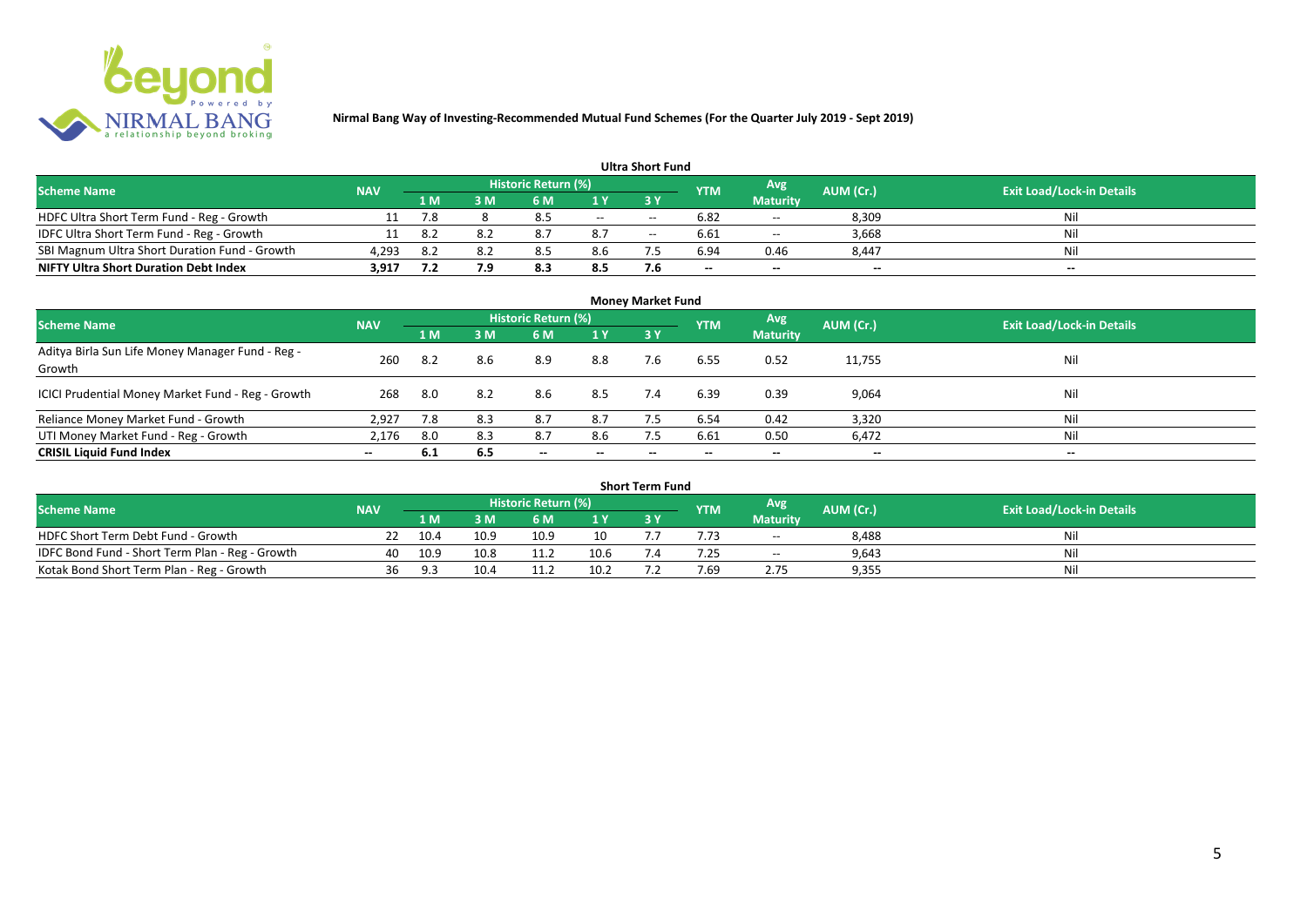

| <b>Low Duration Fund</b>                  |            |       |     |                     |     |     |            |                 |           |                                  |  |  |  |
|-------------------------------------------|------------|-------|-----|---------------------|-----|-----|------------|-----------------|-----------|----------------------------------|--|--|--|
| <b>Scheme Name</b>                        | <b>NAV</b> |       |     | Historic Return (%) |     |     | <b>YTM</b> | Avg             | AUM (Cr.) | <b>Exit Load/Lock-in Details</b> |  |  |  |
|                                           |            | 1 M . |     | 6 M                 |     |     |            | <b>Maturity</b> |           |                                  |  |  |  |
| <b>HDFC Low Duration Fund - Growth</b>    |            | -8.3  | 8.3 | 8.8                 | 8.3 |     |            | $- -$           | 15,626    | Ni                               |  |  |  |
| Canara Robeco Savings Fund - Reg - Growth | 30         | 8.6   | 8.7 |                     | 8.6 | '.4 | 6.8        | $ -$            | 1,051     | Ni                               |  |  |  |
| IDFC Low Duration Fund - Reg - Growth     | 28         |       |     |                     | 8.9 |     | 6.8        | $- -$           | 4.587     | Ni                               |  |  |  |

#### **1 M 3 M 6 M 1 Y 3 Y** Notak Banking and PSU Debt Fund - Reg - Growth 16 11.1 11 11.9 11 7.6 8.00 -- 3,403 Nil<br>
Kotak Banking and PSU Debt Fund - Reg - Growth 45 7.9 11.8 13 11.6 8.1 7.3 3.76 2,198 Nil Notak Banking and PSU Debt Fund - Reg - Growth <br>
17 12.7 12.8 13.9 13.1 7.9 7.29 - 9,183 9,183 13.3 13.1 7.9 9,183 IDFC Banking & PSU Debt Fund - Reg - Growth 17 12.7 12.8 13.9 13.1 7.9 7.29 -- 9,183 **Banking & PSU Bond Funds Scheme Name NAV REGISTER AUM (Cr.) AUM (Cr.)** Exit Load/Lock-in Details **Historic Return (%) Maturity**

| <b>Corporate Bond Funds</b>                         |            |      |      |                     |      |      |            |                          |           |                                  |  |  |  |
|-----------------------------------------------------|------------|------|------|---------------------|------|------|------------|--------------------------|-----------|----------------------------------|--|--|--|
| <b>Scheme Name</b>                                  | <b>NAV</b> |      |      | Historic Return (%) |      |      | <b>YTM</b> | <b>Avg</b>               | AUM (Cr.) | <b>Exit Load/Lock-in Details</b> |  |  |  |
|                                                     |            | 1 M  | 3 M  | 6 M                 | 1Y   |      |            | <b>Maturity</b>          |           |                                  |  |  |  |
| ICICI Prudential Corporate Bond Fund - Reg - Growth | 20         | 9.1  | 10.1 | 11.3                | 9.9  | 7.6  | 7.37       | 2.51                     | 7,771     | Nil                              |  |  |  |
| HDFC Corporate Bond Fund - Growth                   |            | 8.9  | 12.1 | 13.2                | 11.6 | -8.1 | 7.48       | $\overline{\phantom{a}}$ | 12,910    | Ni                               |  |  |  |
| Kotak Corporate Bond Fund - Std - Growth            | 2,581      | 10.9 | 10.1 | 10.9                |      |      | 7.46       | 1.58                     | 2,334     | Ni                               |  |  |  |